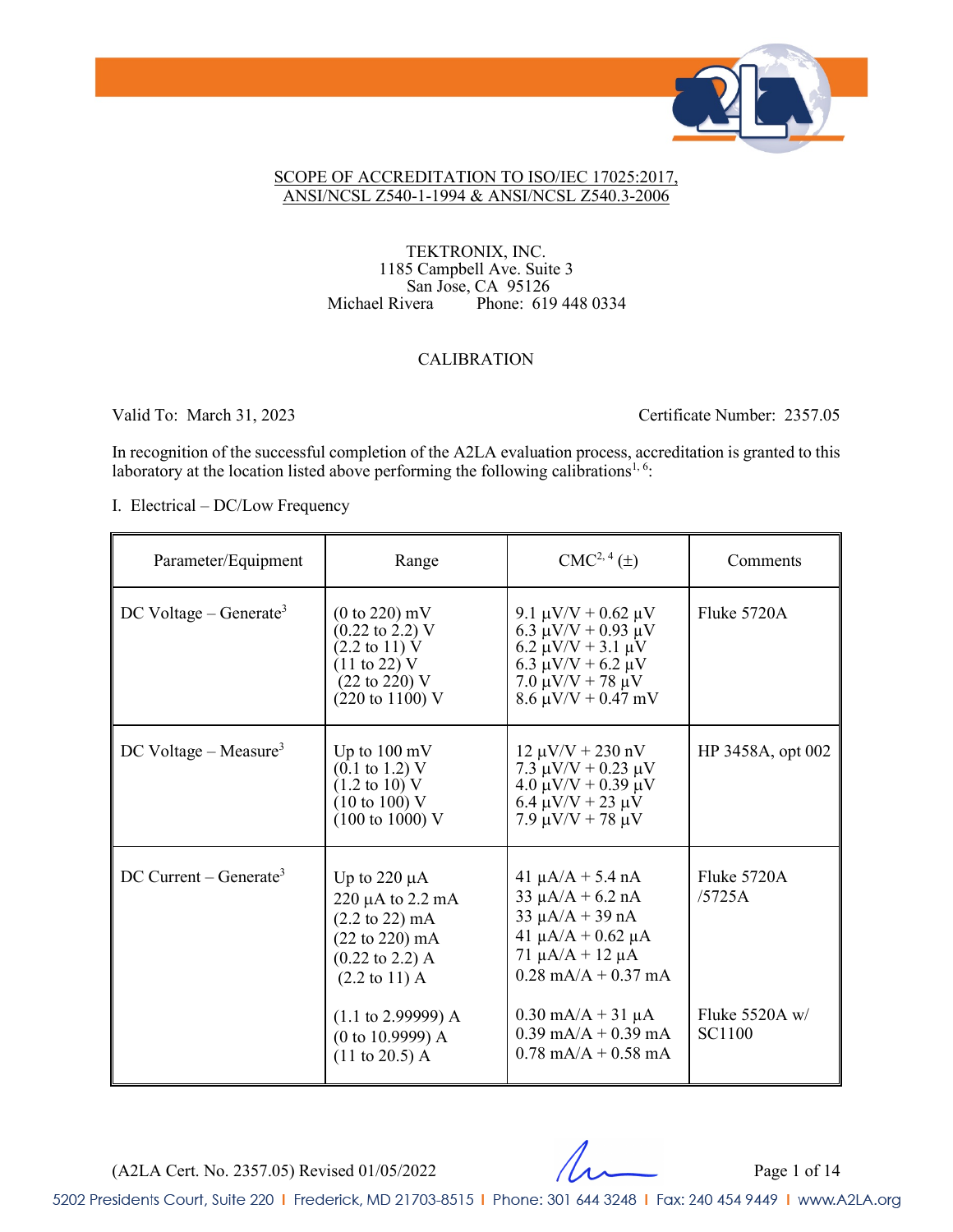| Parameter/Equipment                   | Range                                                                                                                                                                                                                                                                                                                                                                                                                                                                                                                                                                                                                                      | $CMC2, 4(\pm)$                                                                                                                                                                                                                                                                                                                                                                                                                                                                                                                                                                                                                                                                                                                                                 | Comments                        |
|---------------------------------------|--------------------------------------------------------------------------------------------------------------------------------------------------------------------------------------------------------------------------------------------------------------------------------------------------------------------------------------------------------------------------------------------------------------------------------------------------------------------------------------------------------------------------------------------------------------------------------------------------------------------------------------------|----------------------------------------------------------------------------------------------------------------------------------------------------------------------------------------------------------------------------------------------------------------------------------------------------------------------------------------------------------------------------------------------------------------------------------------------------------------------------------------------------------------------------------------------------------------------------------------------------------------------------------------------------------------------------------------------------------------------------------------------------------------|---------------------------------|
| DC Current – Measure <sup>3</sup>     | Up to $100 \text{ nA}$<br>$(0.1 \text{ to } 1) \mu\text{A}$<br>$(1 \text{ to } 10) \mu\text{A}$<br>$(10 \text{ to } 100) \mu\text{A}$<br>$(0.1 \text{ to } 1) \text{ mA}$<br>$(1 to 10)$ mA<br>$(10 \text{ to } 100) \text{ mA}$<br>$(0.1 \text{ to } 1)$ A                                                                                                                                                                                                                                                                                                                                                                                | 69 $\mu$ A/A + 40 pA<br>$36 \mu A/A + 40 pA$<br>$23 \mu A/A + 0.10 \text{ nA}$<br>$25 \mu A/A + 0.80 \text{ nA}$<br>$25 \mu A/A + 5.0 \text{ nA}$<br>$25 \mu A/A + 50 nA$<br>$47 \mu A/A + 500 \text{ nA}$<br>$0.013 \% + 10 \mu A$                                                                                                                                                                                                                                                                                                                                                                                                                                                                                                                            | <b>HP 3458A</b>                 |
| DC Resistance – Generate <sup>3</sup> | (0 to 10.9999) Ω<br>$(11$ to 32.9999) Ω<br>(33 to 109.9999) Ω<br>$(110 \text{ to } 329.9999) \Omega$<br>$(0.33 \text{ to } 1.099999) \text{ k}\Omega$<br>$(1.1 \text{ to } 3.299999) \text{ k}\Omega$<br>$(3.3 \text{ to } 10.99999) \text{ k}\Omega$<br>$(11$ to 32.99999) kΩ<br>(33 to 109.9999) $k\Omega$<br>$(110 \text{ to } 329.9999) \text{ k}\Omega$<br>$(0.33 \text{ to } 1.099999) \text{ M}\Omega$<br>$(1.1$ to 3.299999) MΩ<br>$(3.3 \text{ to } 10.99999) \text{ M}\Omega$<br>$(11$ to 32.99999) ΜΩ<br>(33 to 109.9999) $M\Omega$<br>$(110 \text{ to } 329.9999) \text{ M}\Omega$<br>$(330 \text{ to } 1100) \text{ M}\Omega$ | $46 \mu\Omega/\Omega + 0.78 \text{ mA}$<br>52 $\mu\Omega/\Omega$ + 1.2 m $\Omega$<br>$34 \mu\Omega/\Omega + 1.1 \text{ mA}$<br>$29 \mu\Omega/\Omega + 1.6 \text{ m}\Omega$<br>$27 \mu\Omega/\Omega + 1.6 \text{ m}\Omega$<br>$28 \mu\Omega/\Omega + 16 \text{ mA}$<br>$27 \mu\Omega/\Omega + 16 \text{ mA}$<br>$29 \mu\Omega/\Omega + 0.16 \Omega$<br>$27 \mu\Omega/\Omega$ + 0.16 $\Omega$<br>$25 \mu\Omega/\Omega + 1.6 \Omega$<br>$26 \mu\Omega/\Omega + 1.6 \Omega$<br>49 μ $\Omega/\Omega$ + 23 $\Omega$<br>$0.11 \text{ m}\Omega/\Omega + 39 \Omega$<br>$0.20 \text{ m}\Omega/\Omega + 1.9 \text{ k}\Omega$<br>$0.40 \text{ m}\Omega/\Omega$ + 2.3 k $\Omega$<br>$2.4 \text{ m}\Omega/\Omega$ + 78 k $\Omega$<br>$12 \text{ mA}/\Omega$ + 390 k $\Omega$ | Fluke 5520A w/<br><b>SC1100</b> |
| <b>Fixed Points</b>                   | $1 \Omega$<br>$1.9 \Omega$<br>$10 \Omega$<br>$19 \Omega$<br>$100 \Omega$<br>190 Ω<br>$1 \text{ k}\Omega$<br>$1.9 \text{ k}\Omega$<br>$10 \text{ k}\Omega$<br>19 k $\Omega$<br>$100 \text{ k}\Omega$<br>$190 \text{ k}\Omega$<br>$1 M\Omega$<br>$1.9 \text{ M}\Omega$<br>$10 \text{ M}\Omega$<br>$19 \text{ M}\Omega$<br>$100 \text{ M}\Omega$                                                                                                                                                                                                                                                                                              | $0.13 \text{ m}\Omega$<br>$0.18 \text{ m}\Omega$<br>$0.23 \text{ m}\Omega$<br>$0.43$ m $\Omega$<br>$1.1 \text{ m}\Omega$<br>$2.0 \text{ m}\Omega$<br>$8.2 \text{ m}\Omega$<br>$16 \text{ m}\Omega$<br>$85 \text{ m}\Omega$<br>$0.15 \Omega$<br>$1.0 \Omega$<br>$2.7 \Omega$<br>$50 \Omega$<br>$60\ \Omega$<br>$4.0 \text{ k}\Omega$<br>$8.5 \text{ k}\Omega$<br>$26 \text{ k}\Omega$                                                                                                                                                                                                                                                                                                                                                                           | Fluke 5720A                     |

(A2LA Cert. No. 2357.05) Revised 01/05/2022 Page 2 of 14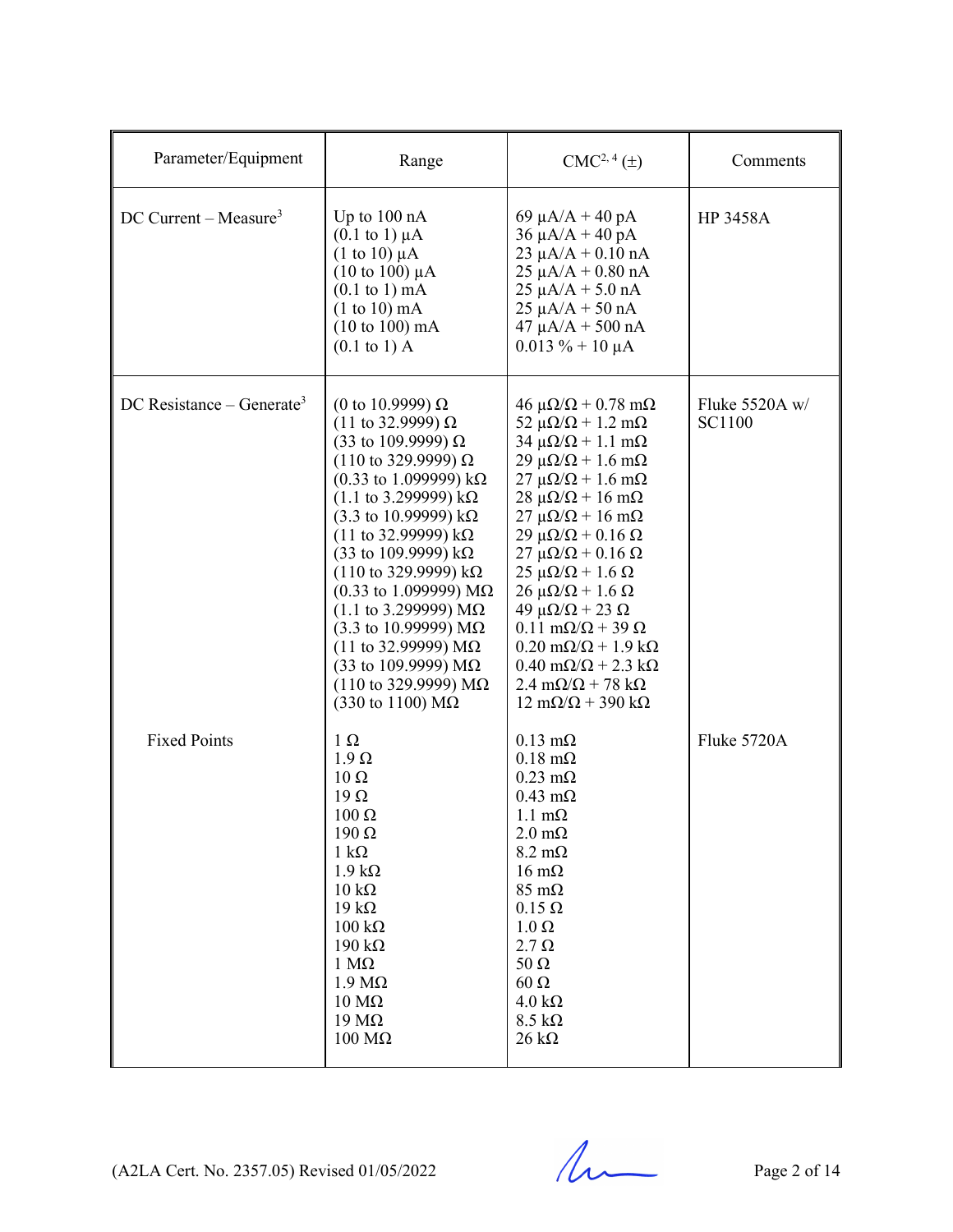| Parameter/Range                      | Frequency                                                                                                                                                                                                                                                                                                    | $CMC2, 4(\pm)$                                                                                                                                                                                                                                                                                                                                                                                            | Comments                      |
|--------------------------------------|--------------------------------------------------------------------------------------------------------------------------------------------------------------------------------------------------------------------------------------------------------------------------------------------------------------|-----------------------------------------------------------------------------------------------------------------------------------------------------------------------------------------------------------------------------------------------------------------------------------------------------------------------------------------------------------------------------------------------------------|-------------------------------|
| DC Resistance – Measure <sup>3</sup> | (0 to 10) $\Omega$<br>$(10 \text{ to } 100) \Omega$<br>$100 \Omega$ to $1 k\Omega$<br>$(1 \text{ to } 10) \text{ k}\Omega$<br>$(10 \text{ to } 100) \text{ k}\Omega$<br>100 k $\Omega$ to 1 M $\Omega$<br>$(1 \text{ to } 10) \text{ M}\Omega$<br>$(10 \text{ to } 100) \text{ M}\Omega$<br>100 MΩ to 1.2 GΩ | $12 \mu\Omega/\Omega + 39 \mu\Omega$<br>9.5 $\mu\Omega/\Omega$ + 0.39 m $\Omega$<br>$8.0 \mu\Omega/\Omega + 0.39 \text{ m}\Omega$<br>7.8 $\mu\Omega/\Omega$ + 3.9 m $\Omega$<br>$8.0 \mu\Omega/\Omega + 39 \mu\Omega$<br>$12 \mu\Omega/\Omega + 1.6 \Omega$<br>$39 \mu\Omega/\Omega + 78 \Omega$<br>$0.40 \text{ m}\Omega/\Omega + 0.78 \text{ k}\Omega$<br>$4.7 \text{ m}\Omega/\Omega$ + 7.8 k $\Omega$ | HP 3458A, opt 002             |
| $AC$ Voltage – Generate <sup>3</sup> |                                                                                                                                                                                                                                                                                                              |                                                                                                                                                                                                                                                                                                                                                                                                           |                               |
| Up to $2.2 \text{ mV}$               | $(10 \text{ to } 20)$ Hz<br>$(20 \text{ to } 40)$ Hz<br>40 Hz to 20 kHz<br>$(20 \text{ to } 50)$ kHz<br>$(50 \text{ to } 100) \text{ kHz}$<br>$(100 \text{ to } 300) \text{ kHz}$<br>(300 to 500) kHz<br>$(0.5 \text{ to } 1) \text{ MHz}$                                                                   | $1.2$ mV/V + 5.0 $\mu$ V<br>$0.91$ mV/V + 5.0 $\mu$ V<br>$0.9$ mV/V + 5.0 $\mu$ V<br>$1.5$ mV/V + $5.0$ $\mu$ V<br>$2.1$ mV/V + 6.0 $\mu$ V<br>$3.6$ mV/V + 12 $\mu$ V<br>$5.2$ mV/V + 25 $\mu$ V<br>$6.6$ mV/V + 25 $\mu$ V                                                                                                                                                                              | Fluke 5720A w/<br>Fluke 5725A |
| $(2.2 \text{ to } 22) \text{ mV}$    | $(10 \text{ to } 20)$ Hz<br>$(20 \text{ to } 40)$ Hz<br>40 Hz to 20 kHz<br>$(20 \text{ to } 50)$ kHz<br>$(50 \text{ to } 100) \text{ kHz}$<br>$(100 \text{ to } 300) \text{ kHz}$<br>$(300 \text{ to } 500) \text{ kHz}$<br>$(0.5 \text{ to } 1) \text{ MHz}$                                                | $0.32$ mV/V + 5.0 $\mu$ V<br>$0.18$ mV/V + 5.0 $\mu$ V<br>$0.18$ mV/V + 5.0 $\mu$ V<br>$0.33$ mV/V + 5.0 $\mu$ V<br>$0.59$ mV/V + 6.0 $\mu$ V<br>$1.3$ mV/V + 12 $\mu$ V<br>$1.7$ mV/V + 25 $\mu$ V<br>$3.2 \text{ mV/V} + 25 \text{ \mu V}$                                                                                                                                                              |                               |
| $(22 \text{ to } 220) \text{ mV}$    | $(10 \text{ to } 20)$ Hz<br>$(20 \text{ to } 40)$ Hz<br>$40$ Hz to $20$ kHz<br>$(20 \text{ to } 50)$ kHz<br>$(50 \text{ to } 100) \text{ kHz}$<br>$(100 \text{ to } 300) \text{ kHz}$<br>$(300 \text{ to } 500) \text{ kHz}$<br>500 kHz to 1 MHz                                                             | $0.39$ mV/V + 15 $\mu$ V<br>99 $\mu$ V/V + 8.0 $\mu$ V<br>$87 \mu V/V + 8.0 \mu V$<br>$0.21$ mV/V + 8.0 $\mu$ V<br>$0.49$ mV/V + 20 $\mu$ V<br>$0.89$ mV/V + 25 $\mu$ V<br>$1.4$ mV/V + 30 $\mu$ V<br>$2.7 \text{ mV/V} + 60 \text{ \mu V}$                                                                                                                                                               |                               |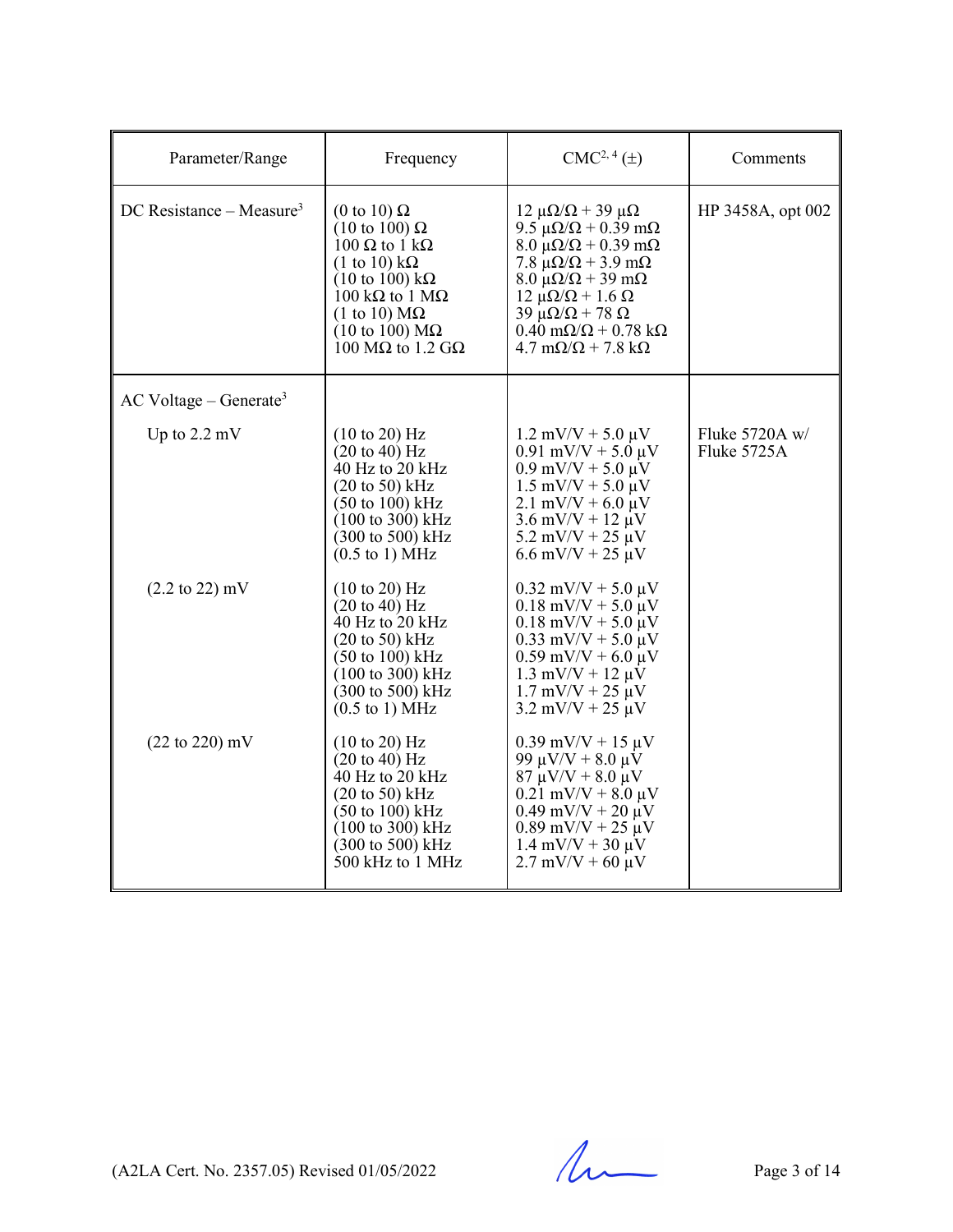| Parameter/Range                                | Frequency                                                                                                                                                                                                                                                | $CMC2, 4(\pm)$                                                                                                                                                                                                                     | Comments                      |
|------------------------------------------------|----------------------------------------------------------------------------------------------------------------------------------------------------------------------------------------------------------------------------------------------------------|------------------------------------------------------------------------------------------------------------------------------------------------------------------------------------------------------------------------------------|-------------------------------|
| $AC$ Voltage – Generate <sup>3</sup><br>(cont) |                                                                                                                                                                                                                                                          |                                                                                                                                                                                                                                    |                               |
| 220 mV to 2.2 V                                | $(10 \text{ to } 20)$ Hz<br>$(20 \text{ to } 40)$ Hz<br>40 Hz to 20 kHz<br>$(20 \text{ to } 50)$ kHz<br>$(50 \text{ to } 100) \text{ kHz}$<br>$(100 \text{ to } 300) \text{ kHz}$<br>$(300 \text{ to } 500) \text{ kHz}$<br>$500$ kHz to $1$ MHz         | $0.54$ mV/V + 50 $\mu$ V<br>$88 \mu V/V + 20 \mu V$<br>$46 \mu V/V + 10 \mu V$<br>$80 \mu V/V + 12 \mu V$<br>$0.14$ mV/V + 40 $\mu$ V<br>$0.42$ mV/V + $0.10$ mV<br>$0.96$ mV/V + $0.25$ mV<br>$1.7$ mV/V + 0.40 mV                | Fluke 5720A w/ Fluke<br>5725A |
| $(2.2 \text{ to } 22)$ V                       | $(10 \text{ to } 20)$ Hz<br>$(20 \text{ to } 40) \text{ Hz}$<br>40 Hz to 20 kHz<br>$(20 \text{ to } 50)$ kHz<br>$(50 \text{ to } 100) \text{ kHz}$<br>$(100 \text{ to } 300) \text{ kHz}$<br>$(300 \text{ to } 500) \text{ kHz}$<br>$500$ kHz to $1$ MHz | $0.40$ mV/V + $0.50$ mV<br>$95 \mu V/V + 0.20 \text{ mV}$<br>$48 \mu V/V + 70 \mu V$<br>$82 \mu V/V + 0.12 \ mV$<br>$0.12$ mV/V + 0.25 mV<br>$0.30$ mV/V + $0.80$ mV<br>$1.0$ mV/V + 2.5 mV<br>$1.7 \text{ mV/V} + 4.0 \text{ mV}$ |                               |
| (22 to 220) V                                  | $(10 \text{ to } 20)$ Hz<br>$(20 \text{ to } 40)$ Hz<br>40 Hz to 20 kHz<br>$(20 \text{ to } 50)$ kHz<br>$(50 \text{ to } 100) \text{ kHz}$<br>$(100 \text{ to } 300) \text{ kHz}$<br>$(300 \text{ to } 500) \text{ kHz}$<br>$500$ kHz to 1 MHz           | $0.46$ mV/V + 5.0 mV<br>99 $\mu$ V/V + 2.0 mV<br>$71 \mu V/V + 0.70 \text{ mV}$<br>$0.15$ mV/V + 1.2 mV<br>$0.23$ mV/V + 3.0 mV<br>$0.87$ mV/V + 20 mV<br>$4.2$ mV/V + 50 mV<br>$8.6$ mV/V + 100 mV                                | Fluke 5720A w/ Fluke<br>5725A |
| $(220 \text{ to } 250) \text{ V}$              | $(15 \text{ to } 50)$ Hz                                                                                                                                                                                                                                 | $0.28$ mV/V + 20 mV                                                                                                                                                                                                                |                               |
| $(220 \text{ to } 1100) \text{ V}$             | 50 Hz to 1 kHz<br>(1 to 20) kHz<br>$(20 \text{ to } 30)$ kHz                                                                                                                                                                                             | $79 \mu V/V + 4.0 \ mV$<br>$0.13$ mV/V + 6.0 mV<br>$0.49$ mV/V + 11 mV                                                                                                                                                             |                               |
| $(220 \text{ to } 750)$ V                      | $(30 \text{ to } 50)$ kHz<br>$(50 \text{ to } 100) \text{ kHz}$                                                                                                                                                                                          | $0.47$ mV/V + 11 mV<br>$1.8$ mV/V + 45 mV                                                                                                                                                                                          |                               |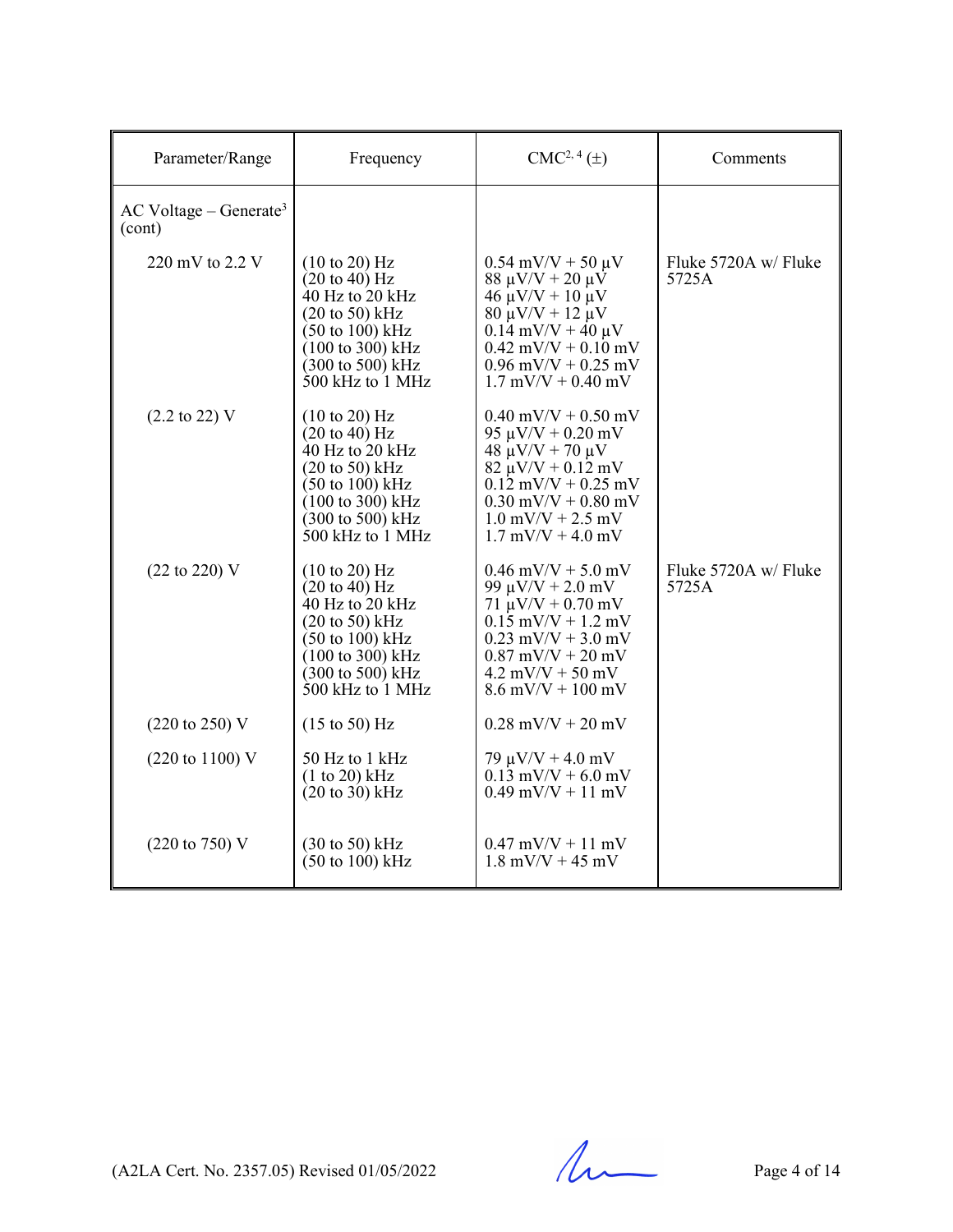| Parameter/Range                                | Frequency                                                                                                                                                                     | $CMC2, 4(\pm)$                                                                                                                                                       | Comments    |
|------------------------------------------------|-------------------------------------------------------------------------------------------------------------------------------------------------------------------------------|----------------------------------------------------------------------------------------------------------------------------------------------------------------------|-------------|
| $AC$ Voltage – Generate <sup>3</sup><br>(cont) |                                                                                                                                                                               |                                                                                                                                                                      |             |
| Wideband Output<br>Up to $1.1 \text{ mV}$      | $(10 \text{ to } 30)$ Hz<br>30 Hz to 120 kHz<br>$(0.12 \text{ to } 2) \text{ MHz}$<br>(2 to 10) MHz<br>$(10 \text{ to } 20) \text{ MHz}$<br>$(20 \text{ to } 30) \text{ MHz}$ | $2.4$ mV/V<br>$0.98$ mV/V<br>$2.2$ mV/V + $2.3 \mu$ V<br>$3.7 \text{ mV/V} + 2.3 \text{ }\mu\text{V}$<br>5.5 mV/V + 2.3 $\mu$ V<br>$13 \text{ mV/V} + 12 \text{ µV}$ | Fluke 5720A |
| $(1.1 \text{ to } 3) \text{ mV}$               | $(10 \text{ to } 30)$ Hz<br>30 Hz to 120 kHz<br>$(0.12 \text{ to } 2) \text{ MHz}$<br>(2 to 10) MHz<br>$(10 \text{ to } 20) \text{ MHz}$<br>$(20 \text{ to } 30) \text{ MHz}$ | $2.4$ mV/V<br>$0.94$ mV/V<br>$1.3$ mV/V + 2.3 $\mu$ V<br>$2.2$ mV/V + $2.3 \mu$ V<br>$4.9$ mV/V + 2.3 $\mu$ V<br>$13 \text{ mV/V} + 2.3 \text{ µV}$                  |             |
| $(3 \text{ to } 11)$ mV                        | $(10 \text{ to } 30)$ Hz<br>30 Hz to 120 kHz<br>$(0.12 \text{ to } 2) \text{ MHz}$<br>(2 to 10) MHz<br>$(10 \text{ to } 20) \text{ MHz}$<br>$(20 \text{ to } 30) \text{ MHz}$ | $2.4$ mV/V<br>$0.94$ mV/V<br>$1.12$ mV/V + 2.3 $\mu$ V<br>$2.0$ mV/V + $2.3 \mu$ V<br>$3.9$ mV/V + 2.3 $\mu$ V<br>$8.6$ mV/V + 2.3 $\mu$ V                           |             |
| $(11 \text{ to } 33) \text{ mV}$               | $(10 \text{ to } 30)$ Hz<br>30 Hz to 120 kHz<br>$(0.12 \text{ to } 2) \text{ MHz}$<br>(2 to 10) MHz<br>(10 to 20) MHz<br>$(20 \text{ to } 30) \text{ MHz}$                    | $2.4$ mV/V<br>$0.91$ mV/V<br>$1.0$ mV/V + 2.3 $\mu$ V<br>$2.0$ mV/V + $2.3 \mu$ V<br>$3.8$ mV/V + 2.3 $\mu$ V<br>$8.5$ mV/V + 2.3 $\mu$ V                            |             |
| $(33 \text{ to } 110) \text{ mV}$              | $(10 \text{ to } 30)$ Hz<br>30 Hz to 120 kHz<br>$(0.12 \text{ to } 2) \text{ MHz}$<br>(2 to 10) MHz<br>$(10 \text{ to } 20) \text{ MHz}$<br>$(20 \text{ to } 30) \text{ MHz}$ | $2.4$ mV/V<br>$0.87$ mV/V<br>$1.1$ mV/V + 2.3 $\mu$ V<br>$2.0$ mV/V + $2.3 \mu$ V<br>$3.8$ mV/V + 2.3 $\mu$ V<br>$8.1$ mV/V + 2.3 $\mu$ V                            |             |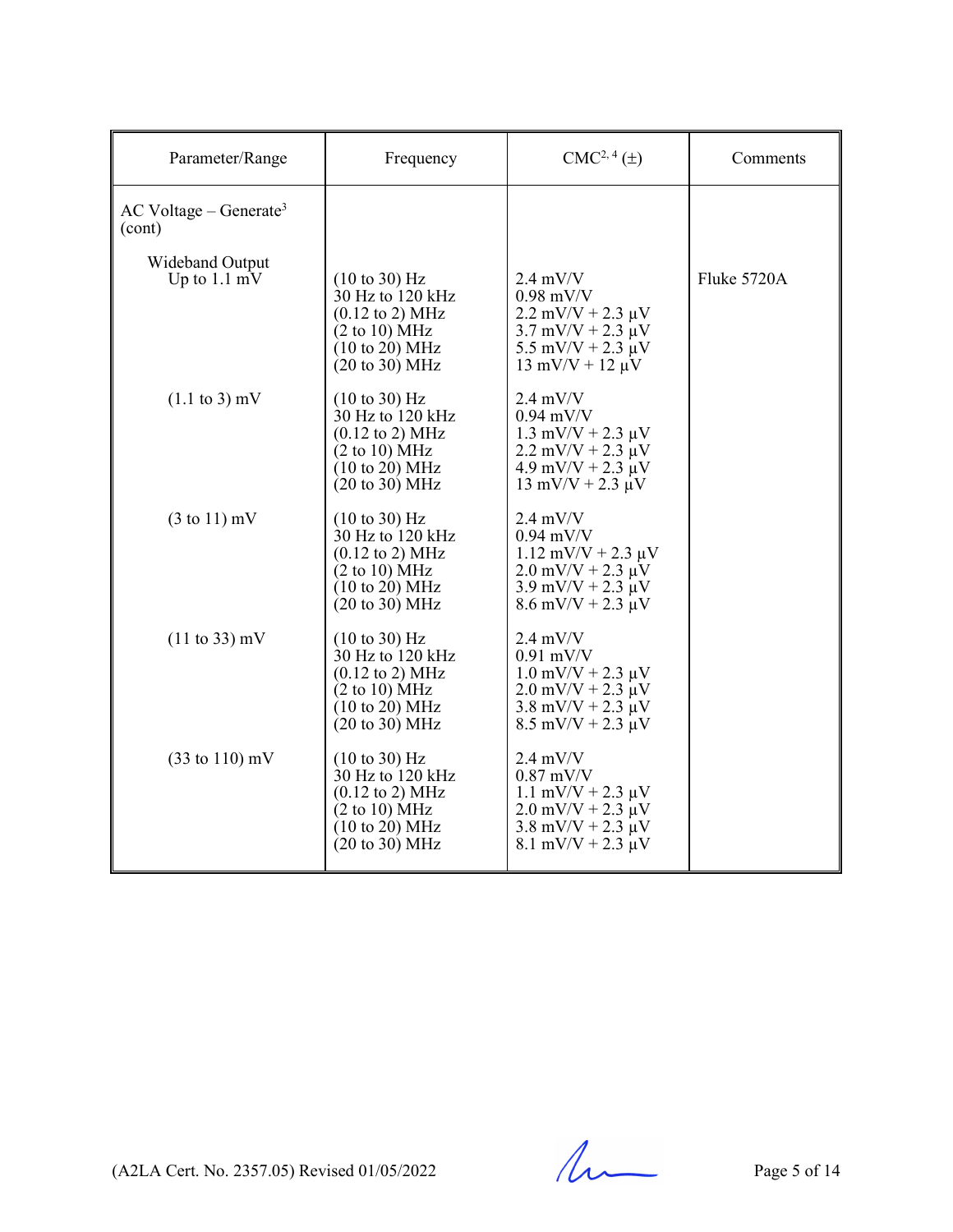| Parameter/Range                                       | Frequency                                                                                                                                                                                        | $CMC2, 4(\pm)$                                                                                                                                                                                                     | Comments        |
|-------------------------------------------------------|--------------------------------------------------------------------------------------------------------------------------------------------------------------------------------------------------|--------------------------------------------------------------------------------------------------------------------------------------------------------------------------------------------------------------------|-----------------|
| $AC$ Voltage – Generate <sup>3</sup><br>(cont)        |                                                                                                                                                                                                  |                                                                                                                                                                                                                    |                 |
| Wideband Output<br>$(110 \text{ to } 330) \text{ mV}$ | $(10 \text{ to } 30)$ Hz<br>30 Hz to 120 kHz<br>$(0.12 \text{ to } 2) \text{ MHz}$<br>(2 to 10) MHz<br>(10 to 20) MHz<br>$(20 \text{ to } 30) \text{ MHz}$                                       | $2.3$ mV/V<br>$0.84$ mV/V<br>$1.1$ mV/V + 2.3 $\mu$ V<br>$2.0$ mV/V + $2.3 \mu$ V<br>$3.8 \text{ mV/V} + 2.3 \text{ }\mu\text{V}$<br>$8.5 \text{ mV/V} + 2.3 \text{ }\mu\text{V}$                                  | Fluke 5720A     |
| 330 mV to $1.1$ V                                     | $(10 \text{ to } 30)$ Hz<br>30 Hz to 120 kHz<br>$(0.12 \text{ to } 2) \text{ MHz}$<br>(2 to 10) MHz<br>$(10 \text{ to } 20) \text{ MHz}$<br>$(20 \text{ to } 30) \text{ MHz}$                    | $2.3$ mV/V<br>$0.84$ mV/V<br>$1.0$ mV/V + 2.3 $\mu$ V<br>$2.0$ mV/V + $2.3 \mu$ V<br>$3.8$ mV/V + 2.3 $\mu$ V<br>$8.5$ mV/V + 2.3 $\mu$ V                                                                          |                 |
| $(1.1 \text{ to } 3.5) \text{ V}$                     | $(10 \text{ to } 30)$ Hz<br>$30$ Hz to $120$ kHz<br>$(0.12 \text{ to } 2) \text{ MHz}$<br>(2 to 10) MHz<br>$(10 \text{ to } 20) \text{ MHz}$<br>$(20 \text{ to } 30) \text{ MHz}$                | $2.3$ mV/V<br>$0.84 \text{ mV/V}$<br>$1.0$ mV/V + 2.3 $\mu$ V<br>$2.0$ mV/V + $2.3 \mu$ V<br>$3.8 \text{ mV/V} + 2.3 \text{ }\mu\text{V}$<br>$8.5$ mV/V + 2.3 $\mu$ V                                              |                 |
| $AC$ Voltage – Measure <sup>3</sup>                   |                                                                                                                                                                                                  |                                                                                                                                                                                                                    |                 |
| $(1 to 10)$ mV                                        | (1 to 40) Hz<br>40 Hz to 1 kHz<br>(1 to 20) kHz<br>$(20 \text{ to } 50)$ kHz<br>$(50 \text{ to } 100) \text{ kHz}$<br>$(0.10 \text{ to } 1) \text{ MHz}$                                         | $0.38 \mu V/mV + 2.3 \mu V$<br>$0.19 \mu V/mV + 0.85 \mu V$<br>$0.25 \mu V/mV + 0.85 \mu V$<br>$0.79 \mu V/mV + 0.85 \mu V$<br>$3.9 \mu V/mV + 0.85 \mu V$<br>$31 \mu V/mV + 3.9 \mu V$                            | <b>HP 3458A</b> |
| $(10 \text{ to } 100) \text{ mV}$                     | (1 to 40) Hz<br>40 Hz to 1 kHz<br>$(1 to 20)$ kHz<br>$(20 \text{ to } 50)$ kHz<br>$(50 \text{ to } 100) \text{ kHz}$<br>$(100 \text{ to } 300) \text{ kHz}$<br>$(0.3 \text{ to } 2) \text{ MHz}$ | $0.3 \mu V/mV + 3.1 \mu V$<br>$0.09 \mu V/mV + 1.6 \mu V$<br>$0.12 \mu V/mV + 1.6 \mu V$<br>$0.26 \mu V/mV + 1.6 \mu V$<br>$0.63 \mu V/mV + 1.6 \mu V$<br>$2.3 \mu V/mV + 7.8 \mu V$<br>$7.9 \mu V/mV + 7.8 \mu V$ |                 |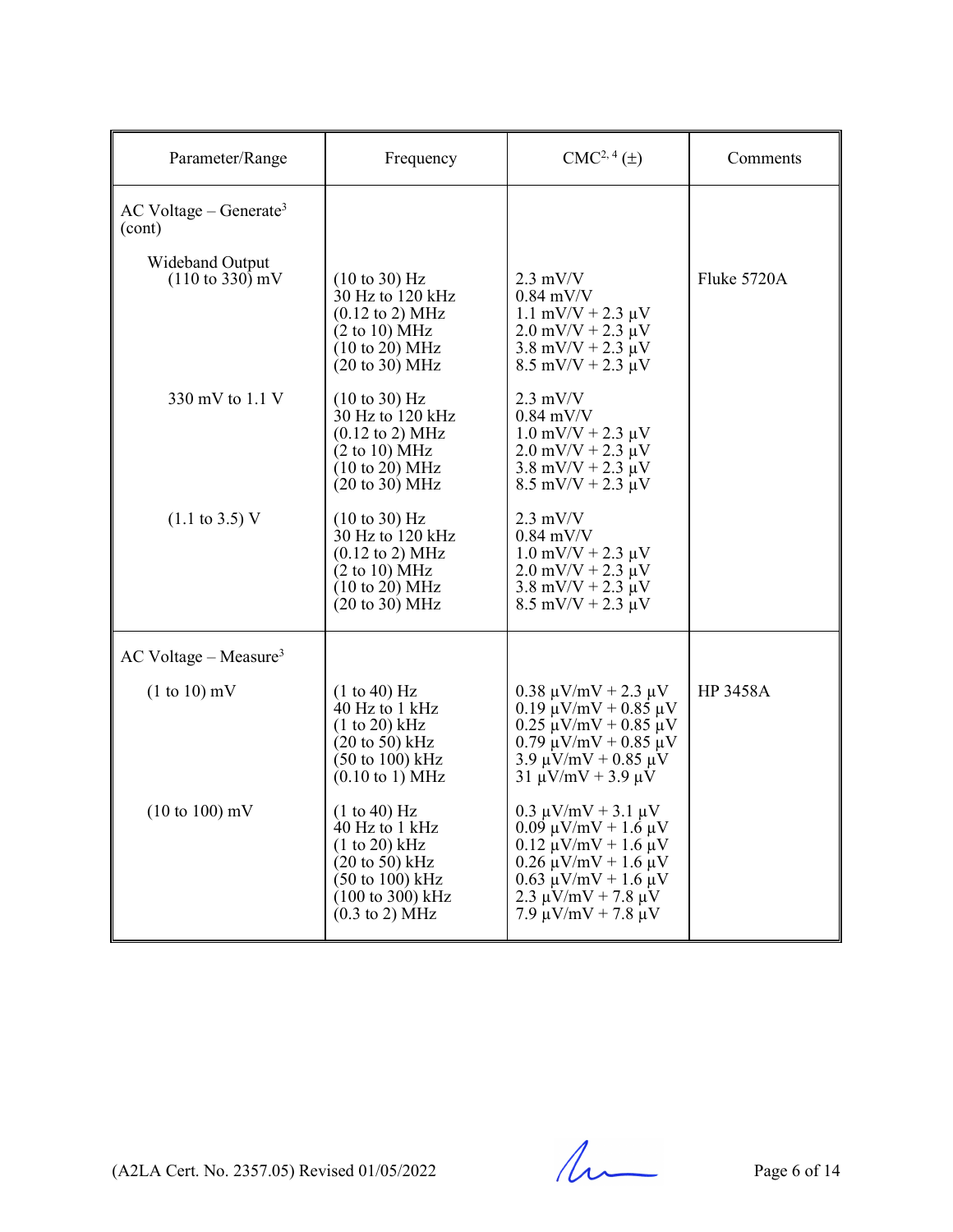| Parameter/Range                               | Frequency                                                                                                                                                                                                | $CMC2, 4(\pm)$                                                                                                                                                                                                                         | Comments        |
|-----------------------------------------------|----------------------------------------------------------------------------------------------------------------------------------------------------------------------------------------------------------|----------------------------------------------------------------------------------------------------------------------------------------------------------------------------------------------------------------------------------------|-----------------|
| $AC$ Voltage – Measure <sup>3</sup><br>(cont) |                                                                                                                                                                                                          |                                                                                                                                                                                                                                        |                 |
| $(0.1 \text{ to } 1) \text{ V}$               | (1 to 40) Hz<br>40 Hz to 1 kHz<br>$(1 to 20)$ kHz<br>$(20 \text{ to } 50) \text{ kHz}$<br>$(50 \text{ to } 100) \text{ kHz}$<br>$(100 \text{ to } 300) \text{ kHz}$<br>$(0.3 \text{ to } 2) \text{ MHz}$ | $0.28$ mV/V + 31 $\mu$ V<br>$0.07$ mV/V + 16 $\mu$ V<br>$0.12$ mV/V + 16 $\mu$ V<br>$0.26$ mV/V + 16 $\mu$ V<br>$0.63$ mV/V + 16 $\mu$ V<br>$2.3 \text{ mV/V} + 78 \text{ }\mu\text{V}$<br>$7.9 \text{ mV/V} + 78 \text{ }\mu\text{V}$ | <b>HP 3458A</b> |
| (1 to 10) V                                   | (1 to 40) Hz<br>40 Hz to 1 kHz<br>(1 to 20) kHz<br>$(20 \text{ to } 50)$ kHz<br>$(50 \text{ to } 100) \text{ kHz}$<br>$(100 \text{ to } 300) \text{ kHz}$<br>$(0.3 \text{ to } 2) \text{ MHz}$           | $0.28$ mV/V + 0.31 mV<br>$0.07$ mV/V + 0.16 mV<br>$0.12$ mV/V + 0.16 mV<br>$0.26$ mV/V + $0.16$ mV<br>$0.63$ mV/V + $0.16$ mV<br>$2.3$ mV/V + 0.78 mV<br>$7.9$ mV/V + 0.78 mV                                                          |                 |
| $(10 \text{ to } 100)$ V                      | (1 to 40) Hz<br>40 Hz to 1 kHz<br>(1 to 20) kHz<br>$(20 \text{ to } 50)$ kHz<br>$(50 \text{ to } 100) \text{ kHz}$<br>$(100 \text{ to } 300) \text{ kHz}$<br>$(0.3 \text{ to } 1)$ MHz                   | $0.31$ mV/V + 3.1 mV<br>$0.16$ mV/V + $1.6$ mV<br>$0.16$ mV/V + 1.6 mV<br>$0.3$ mV/V + 1.6 mV<br>$0.94$ mV/V + 1.6 mV<br>$3.1$ mV/V + 7.8 mV<br>$12 \text{ mV/V} + 7.8 \text{ mV}$                                                     |                 |
| $(100 \text{ to } 700) \text{ V}$             | (1 to 40) Hz<br>40 Hz to 1 kHz<br>(1 to 20) kHz<br>$(20 \text{ to } 50)$ kHz<br>$(50 \text{ to } 100) \text{ kHz}$                                                                                       | $0.42$ mV/V + 31 mV<br>$0.31$ mV/V + 16 mV<br>$0.47$ mV/V + 16 mV<br>$0.94$ mV/V + 16 mV<br>$2.3$ mV/V + 16 mV                                                                                                                         |                 |
| $AC$ Current – Generate <sup>3</sup>          |                                                                                                                                                                                                          |                                                                                                                                                                                                                                        |                 |
| Up to 220 $\mu$ A                             | $(10 \text{ to } 20)$ Hz<br>$(20 \text{ to } 40) \text{ Hz}$<br>40 Hz to 1 kHz<br>$(1 \text{ to } 5)$ kHz<br>$(5 \text{ to } 10) \text{ kHz}$                                                            | $0.4 \text{ mA}/A + 16 \text{ nA}$<br>$0.17$ mA/A + 10 nA<br>$0.12$ mA/A + 8 nA<br>$0.33$ mA/A + 12 nA<br>$1.0 \text{ mA/A} + 65 \text{ nA}$                                                                                           | Fluke 5720A     |
| $220 \mu A$ to $2.2 \mu A$                    | $(10 \text{ to } 20)$ Hz<br>$(20 \text{ to } 40)$ Hz<br>40 Hz to 1 kHz<br>$(1 \text{ to } 5)$ kHz<br>$(5 \text{ to } 10) \text{ kHz}$                                                                    | $0.36$ mA/A + 40 nA<br>$0.19$ mA/A + 35 nA<br>$0.15$ mA/A + 35 nA<br>$0.22$ mA/A + 110 nA<br>$1.0$ mA/A + 650 nA                                                                                                                       |                 |
| $(2.2 \text{ to } 22) \text{ mA}$             | $(10 \text{ to } 20)$ Hz<br>$(20 \text{ to } 40) \text{ Hz}$<br>40 Hz to 1 kHz<br>$(1 \text{ to } 5)$ kHz<br>$(5 \text{ to } 10) \text{ kHz}$                                                            | $0.37$ mA/A + 400 nA<br>$0.17$ mA/A + 350 nA<br>$0.12$ mA/A + 350 nA<br>$0.20$ mA/A + 550 nA<br>$1.0 \text{ mA/A} + 5.0 \mu\text{A}$                                                                                                   |                 |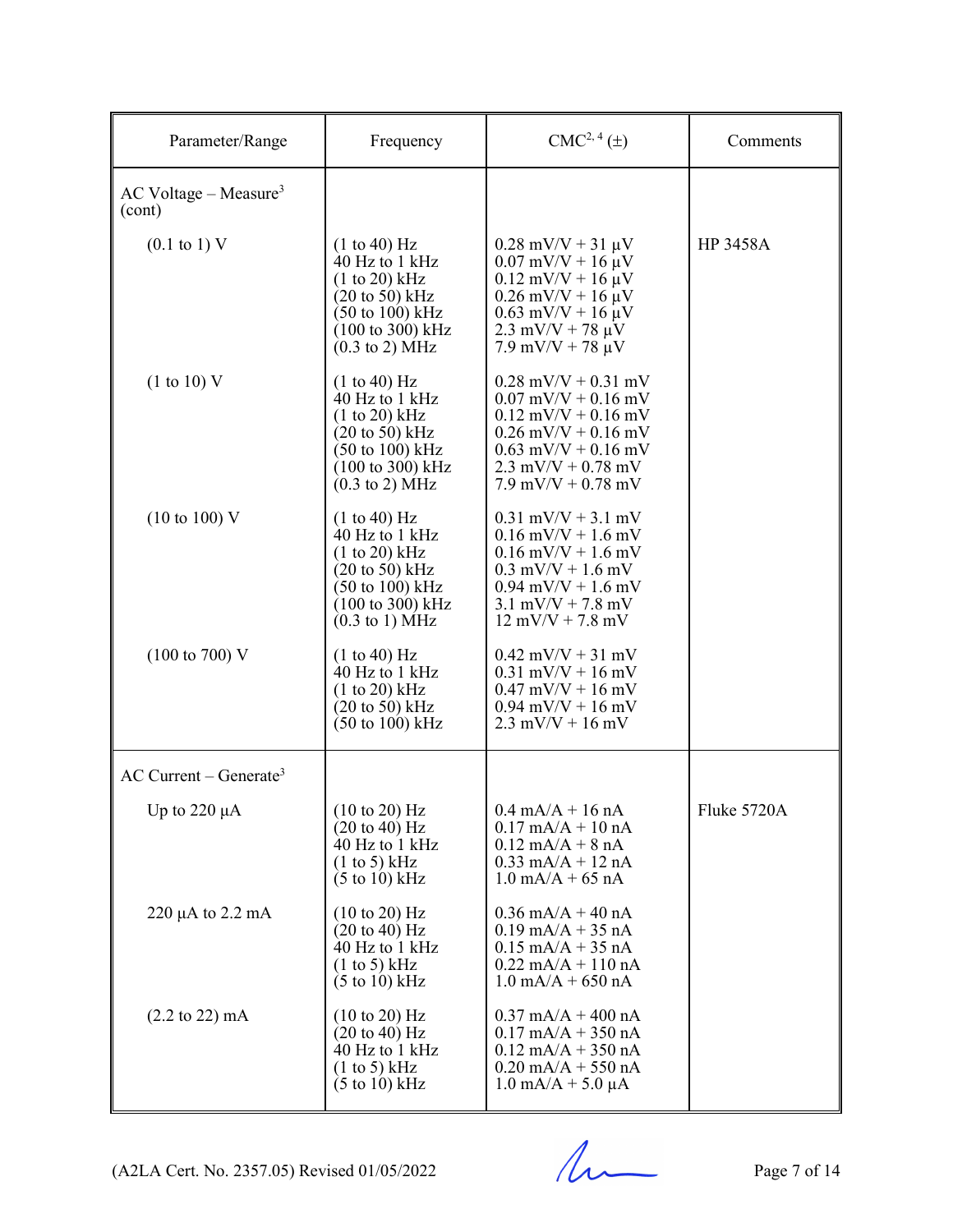| Parameter/Range                                | Frequency                                                                                                                                                                                                                             | $CMC2, 4(\pm)$                                                                                                                                                                      | Comments                 |
|------------------------------------------------|---------------------------------------------------------------------------------------------------------------------------------------------------------------------------------------------------------------------------------------|-------------------------------------------------------------------------------------------------------------------------------------------------------------------------------------|--------------------------|
| $AC$ Current – Generate <sup>3</sup><br>(cont) |                                                                                                                                                                                                                                       |                                                                                                                                                                                     |                          |
| $(22 \text{ to } 220) \text{ mA}$              | $(10 \text{ to } 20)$ Hz<br>$(20 \text{ to } 40)$ Hz<br>40 Hz to 1 kHz<br>(1 to 5) kHz<br>$(5 \text{ to } 10) \text{ kHz}$                                                                                                            | $0.38$ mA/A + 4.0 µA<br>$0.17 \text{ mA/A} + 3.5 \mu\text{A}$<br>$0.13$ mA/A + 2.5 $\mu$ A<br>$0.20$ mA/A + 3.5 $\mu$ A<br>$1.0 \text{ mA/A} + 10 \mu\text{A}$                      | Fluke 5720A              |
| 220 mA to 2.2 A                                | 20 Hz to 1 kHz<br>(1 to 5) kHz<br>$(5 \text{ to } 10) \text{ kHz}$                                                                                                                                                                    | $0.27$ mA/A + 35 $\mu$ A<br>$0.41 \text{ mA} + 80 \mu\text{A}$<br>6.3 mA/A + $160 \mu$ A                                                                                            | Fluke 5520A w/<br>SC1100 |
| $(2.2 \text{ to } 11) \text{ A}$               | 40 Hz to 1 kHz<br>(1 to 5) kHz<br>$(5 \text{ to } 10) \text{ kHz}$                                                                                                                                                                    | $0.4$ mA/A + 170 $\mu$ A<br>$0.76$ mA/A + 380 µA<br>$2.9 \text{ mA/A} + 750 \mu\text{A}$                                                                                            |                          |
| $(1.1 \text{ to } 2.99999)$ A                  | Up to $45$ Hz<br>$4\bar{5}$ Hz to 1 kHz<br>$(1 \text{ to } 5) \text{ kHz}$<br>$(5 \text{ to } 10)$ kHz                                                                                                                                | $1.4 \text{ mA}/A + 78 \mu A$<br>$0.49$ mA/A + 78 $\mu$ A<br>$4.7 \text{ mA/A} + 0.78 \text{ mA}$<br>$19 \text{ mA/A} + 3.9 \text{ mA}$                                             |                          |
| $(3 \text{ to } 10.9999)$ A                    | $(45 \text{ to } 100) \text{ Hz}$<br>100 Hz to 1 kHz<br>$(1 \text{ to } 5) \text{ kHz}$                                                                                                                                               | $0.47$ mA/A + 1.6 mA<br>$0.78$ mA/A + 1.6 mA<br>$23 \text{ mA/A} + 1.6 \text{ mA}$                                                                                                  |                          |
| $(11 \text{ to } 20.5)$ A                      | $(45 \text{ to } 100) \text{ Hz}$<br>$100$ Hz to $1$ kHz<br>$(1 \text{ to } 5)$ kHz                                                                                                                                                   | $0.94$ mA/A + 3.9 mA<br>$1.2 \text{ mA/A} + 3.9 \text{ mA}$<br>$23 \text{ mA/A} + 3.9 \text{ mA}$                                                                                   |                          |
| $AC$ Current – Measure <sup>3</sup>            |                                                                                                                                                                                                                                       |                                                                                                                                                                                     |                          |
| (0 to 100) $\mu$ A                             | $(10 \text{ to } 20)$ Hz<br>$(20 \text{ to } 45) \text{ Hz}$<br>45 Hz to 1 kHz<br>100 Hz to 5 kHz                                                                                                                                     | $0.47 \% + 30 nA$<br>$0.18 \% + 30 nA$<br>$0.071 \% + 30 nA$<br>$0.07 \% + 30 nA$                                                                                                   | <b>HP 3458A</b>          |
| $(0.1 \text{ to } 1) \text{ mA}$               | $(10 \text{ to } 20)$ Hz<br>$(20 \text{ to } 45)$ Hz<br>$(45 \text{ to } 100) \text{ Hz}$<br>$(0.1 \text{ to } 5) \text{ kHz}$<br>$(5 \text{ to } 20) \text{ kHz}$<br>$(20 \text{ to } 50)$ kHz<br>$(50 \text{ to } 100) \text{ kHz}$ | $0.47 \% + 200 nA$<br>$0.18 \% + 200 nA$<br>$0.071 \% + 200 nA$<br>$0.036\% + 200 \text{ nA}$<br>$0.071 \% + 200 \text{ nA}$<br>$0.47 \% + 400 \text{ nA}$<br>$0.65 \% + 1.5 \mu A$ |                          |

(A2LA Cert. No. 2357.05) Revised 01/05/2022 Page 8 of 14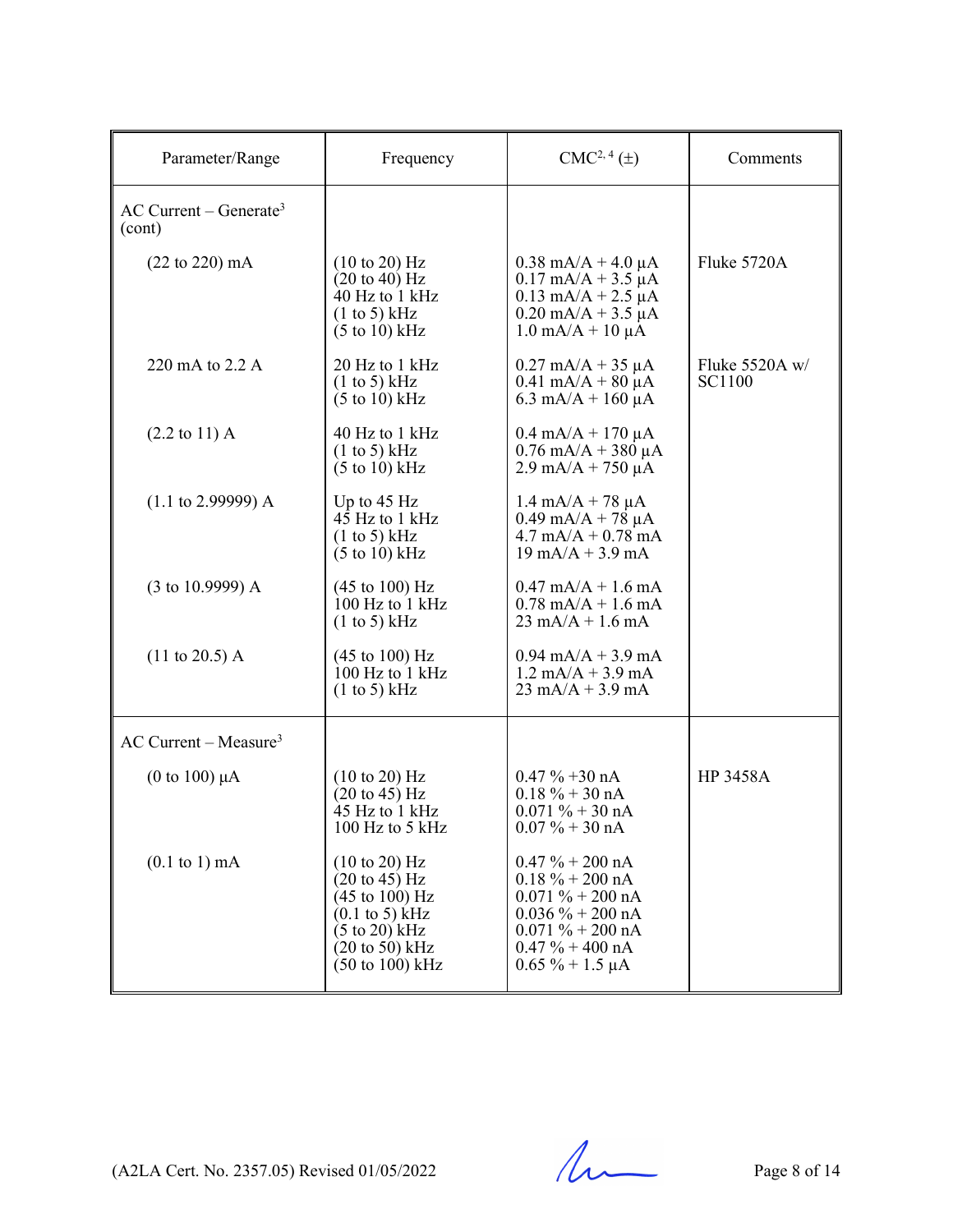| Parameter/Range                               | Frequency                                                                                                                                                                                                                                     | $CMC2, 4, 5(\pm)$                                                                                                                                                      | Comments        |
|-----------------------------------------------|-----------------------------------------------------------------------------------------------------------------------------------------------------------------------------------------------------------------------------------------------|------------------------------------------------------------------------------------------------------------------------------------------------------------------------|-----------------|
| $AC$ Current – Measure <sup>3</sup><br>(cont) |                                                                                                                                                                                                                                               |                                                                                                                                                                        |                 |
| $(1 to 10)$ mA                                | $(10 \text{ to } 20)$ Hz<br>$(20 \text{ to } 45) \text{ Hz}$<br>(45 to 100) Hz<br>$(0.1 \text{ to } 5) \text{ kHz}$<br>$(5 \text{ to } 20) \text{ kHz}$<br>$(20 \text{ to } 50) \text{ kHz}$<br>$(50 \text{ to } 100) \text{ kHz}$            | $0.47 \% + 2 \mu A$<br>$0.18 \% + 2 \mu A$<br>$0.071 \% + 2 \mu A$<br>$0.036 \% + 2 \mu A$<br>$0.071 \% + 2 \mu A$<br>$0.47 \% + 4 \mu A$<br>$0.65 \% + 15 \mu A$      | <b>HP 3458A</b> |
| $(10 \text{ to } 100) \text{ mA}$             | $(10 \text{ to } 20)$ Hz<br>$(20 \text{ to } 45)$ Hz<br>$(45 \text{ to } 100) \text{ Hz}$<br>$(0.1 \text{ to } 5) \text{ kHz}$<br>$(5 \text{ to } 20) \text{ kHz}$<br>$(20 \text{ to } 50) \text{ kHz}$<br>$(50 \text{ to } 100) \text{ kHz}$ | $0.47 \% + 20 \mu A$<br>$0.18 \% + 20 \mu A$<br>$0.071 \% + 20 \mu A$<br>$0.036\% + 20 \mu A$<br>$0.071 \% + 20 \mu A$<br>$0.47 \% + 40 \mu A$<br>$0.65\% + 150 \mu A$ |                 |
| $(0.1 \text{ to } 1)$ A                       | $(10 \text{ to } 20)$ Hz<br>$(20 \text{ to } 45) \text{ Hz}$<br>(45 to 100) Hz<br>$(0.1 \text{ to } 5) \text{ kHz}$<br>$(5 \text{ to } 20) \text{ kHz}$<br>$(20 \text{ to } 50) \text{ kHz}$                                                  | $0.47 \% + 200 \mu A$<br>$0.19\% + 200 \mu A$<br>$0.095 \% + 200 \mu A$<br>$0.12 \% + 200 \mu A$<br>$0.35 \% + 200 \mu A$<br>$1.2 \% + 400 \mu A$                      |                 |

| Parameter/Equipment                                                        | Range                                                                                                                                | $CMC2, 4, 5(\pm)$              | Comments               |
|----------------------------------------------------------------------------|--------------------------------------------------------------------------------------------------------------------------------------|--------------------------------|------------------------|
| Oscilloscopes <sup>3</sup> –                                               |                                                                                                                                      |                                |                        |
| Square Wave<br>$50 \Omega$ Load                                            | $\pm 1$ mV to $\pm 6.6$ V <sub>p-p</sub><br>$10 \text{ Hz}$ to $10 \text{ kHz}$                                                      | $1.6$ mV/V + 31 $\mu$ V        | Fluke<br>5520A/SC1100; |
| 1 Μ $Ω$ Load                                                               | $\pm 1$ mV to $\pm 130$ V <sub>p-p</sub><br>$10$ Hz to $10$ kHz                                                                      | $0.78$ mV/V + 31 $\mu$ V       |                        |
| Rise Time                                                                  | Nominal 300 ps                                                                                                                       | 19 <sub>ps</sub>               |                        |
| Leveled Sine Wave<br>Relative to 50 kHz<br>[5 mV to 5.5 V] $_{\text{p-p}}$ | 5 mV to 5.5 V $_{\text{p-p}}$<br>$50$ kHz to $100$ MHz<br>$(100 \text{ to } 300) \text{ MHz}$<br>$(300 \text{ to } 600) \text{ MHz}$ | $2.8\%$<br>$3.0\%$<br>4.0 $\%$ |                        |
| [5 mV to 3.5 V] $_{p-p}$                                                   | 5 mV to 3.5 V $_{\text{p-p}}$<br>$(600 \text{ to } 1100) \text{ MHz}$                                                                | $4.7\%$                        |                        |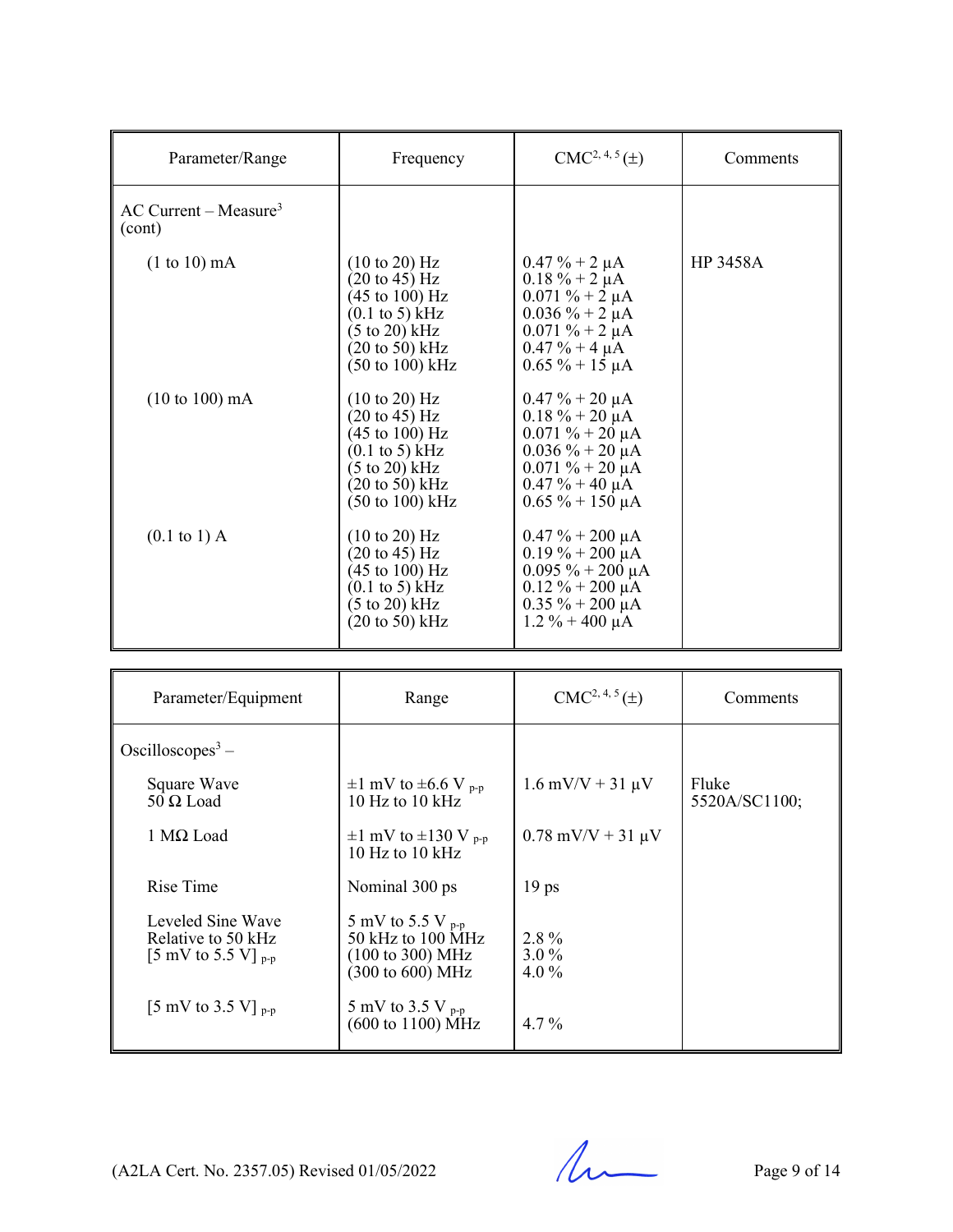| Parameter/Equipment                                     | Range                                                  | $CMC2, 4, 5(\pm)$          | Comments               |
|---------------------------------------------------------|--------------------------------------------------------|----------------------------|------------------------|
| Oscilloscopes <sup>3</sup> – (cont)<br>Time Marker into | Cardinal Points                                        |                            |                        |
| $50 \Omega$ Load – Generate                             | 1 ns to $20 \text{ ms}$                                | $2.1 \ \mu s/s$            | Fluke<br>5520A/SC1100; |
|                                                         | Non-Cardinal Points<br>1 ns to $20 \text{ ms}$         | $39 \text{ }\mu\text{s/s}$ |                        |
|                                                         | Any value in range<br>$50 \text{ ms}$ to $5 \text{ s}$ | $(19 + 39t)$ µs/s          | $t =$ time in seconds  |

| Parameter/Range                                                                                                                                                                                                                                                                                                                                                                                                                                                                                                                                                                                  | Frequency                                                                                                                                                                                                                                                                                                                                                                                                         | $CMC2, 4(\pm)$                                                                                                                                                                                                                                                                                                                                                                                                                                                                                                                                          | Comments                   |
|--------------------------------------------------------------------------------------------------------------------------------------------------------------------------------------------------------------------------------------------------------------------------------------------------------------------------------------------------------------------------------------------------------------------------------------------------------------------------------------------------------------------------------------------------------------------------------------------------|-------------------------------------------------------------------------------------------------------------------------------------------------------------------------------------------------------------------------------------------------------------------------------------------------------------------------------------------------------------------------------------------------------------------|---------------------------------------------------------------------------------------------------------------------------------------------------------------------------------------------------------------------------------------------------------------------------------------------------------------------------------------------------------------------------------------------------------------------------------------------------------------------------------------------------------------------------------------------------------|----------------------------|
| Capacitance – Generate <sup>3</sup>                                                                                                                                                                                                                                                                                                                                                                                                                                                                                                                                                              |                                                                                                                                                                                                                                                                                                                                                                                                                   |                                                                                                                                                                                                                                                                                                                                                                                                                                                                                                                                                         |                            |
| $(0.19 \text{ to } 1.1) \text{ nF}$<br>$(1.1 \text{ to } 3.3) \text{ nF}$<br>$(3.3 \text{ to } 11) \text{ nF}$<br>$(11 \text{ to } 110) \text{ nF}$<br>$(110 \text{ to } 330) \text{ nF}$<br>$(0.33 \text{ to } 1.1) \mu F$<br>$(1.1 \text{ to } 3.29) \mu F$<br>$(3.3 \text{ to } 11) \mu F$<br>$(11 \text{ to } 33) \mu F$<br>$(33 \text{ to } 110) \,\mu\text{F}$<br>$(110 \text{ to } 330) \mu F$<br>$(0.33 \text{ to } 1.1) \text{ mF}$<br>$(1.1 \text{ to } 3.3) \text{ mF}$<br>$(3.3 \text{ to } 11) \text{ mF}$<br>$(11 \text{ to } 33) \text{ mF}$<br>$(33 \text{ to } 110) \text{ mF}$ | 10 Hz to 10 $kHz$<br>10 Hz to $3$ kHz<br>$(0.01 \text{ to } 1) \text{ kHz}$<br>$(0.01 \text{ to } 1) \text{ kHz}$<br>$(0.01 \text{ to } 1) \text{ kHz}$<br>(10 to 600) Hz<br>$(10 \text{ to } 300) \text{ Hz}$<br>$(10 \text{ to } 150)$ Hz<br>(10 to 120) Hz<br>$(10 \text{ to } 80)$ Hz<br>$(10 \text{ to } 50)$ Hz<br>$(10 \text{ to } 20)$ Hz<br>(0 to 6) Hz<br>(0 to 2) Hz<br>(0 to 0.6) Hz<br>(0 to 0.2) Hz | 4.1 $pF/nF + 7.8 pF$<br>4.0 $pF/nF + 7.8 pF$<br>2.3 $pF/nF + 7.8 pF$<br>$2.3 \,\mathrm{pF/nF} + 78 \,\mathrm{pF}$<br>2.3 $pF/nF + 0.23$ nF<br>2.3 $nF/\mu F + 0.78$ nF<br>$2.3 \text{ nF}/\mu\text{F} + 2.3 \text{ nF}$<br>2.3 $nF/\mu F$ + 7.8 $nF$<br>$3.4 \text{ nF}/\mu\text{F} + 23 \text{ nF}$<br>$3.7 \text{ nF}/\mu\text{F} + 78 \text{ nF}$<br>$3.5$ nF/ $\mu$ F + 0.23 $\mu$ F<br>$3.5 \mu$ F/mF + 0.78 $\mu$ F<br>$3.5 \mu$ F/mF + 2.3 $\mu$ F<br>$3.5 \mu$ F/mF + 7.8 $\mu$ F<br>5.8 $\mu$ F/mF + 23 $\mu$ F<br>$8.5 \mu$ F/mF + 78 $\mu$ F | Fluke $5520A w/$<br>SC1100 |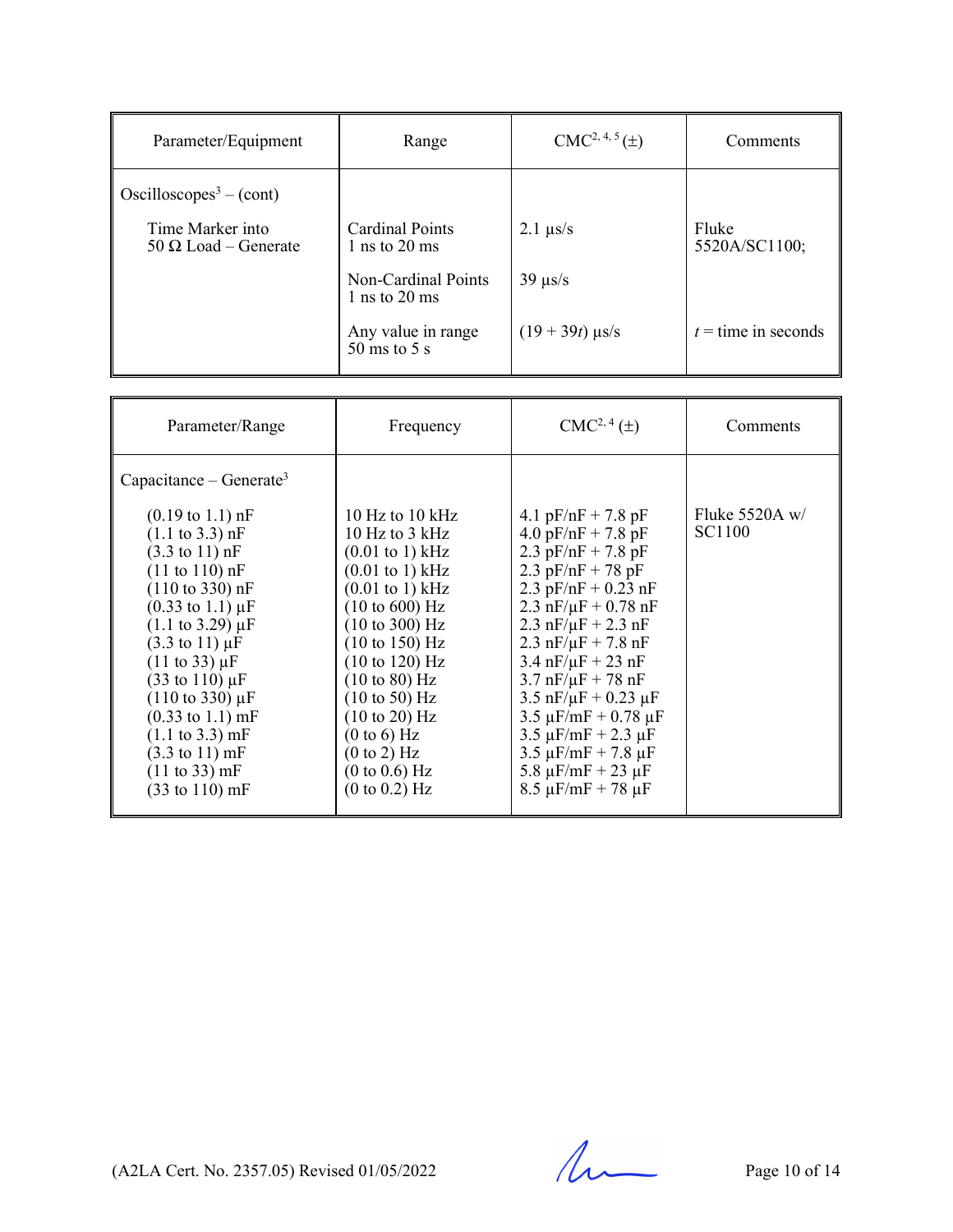| Parameter/Equipment                                                 | Range                                                                                                                                                                     | $CMC2(\pm)$                                                                    | Comments              |
|---------------------------------------------------------------------|---------------------------------------------------------------------------------------------------------------------------------------------------------------------------|--------------------------------------------------------------------------------|-----------------------|
| Electrical Calibration of<br>Thermocouple Indicators <sup>3</sup> – |                                                                                                                                                                           |                                                                                |                       |
| Type B                                                              | $(600 \text{ to } 800)$ °C<br>$(800 \text{ to } 1000)$ °C<br>$(10001550)$ °C<br>$(1550 \text{ to } 1820)$ °C                                                              | $0.34$ °C<br>$0.27$ °C<br>$0.24$ °C<br>$0.26$ °C                               | Fluke<br>5520A/SC1100 |
| Type C                                                              | (0 to 150) $^{\circ}$ C<br>$(150 \text{ to } 650)$ °C<br>$(650 \text{ to } 1000)$ °C<br>$(1000 \text{ to } 1800)$ °C<br>$(1800 \text{ to } 2316)$ °C                      | $0.24$ °C<br>$0.21$ °C<br>$0.25\ ^{\circ}\textrm{C}$<br>$0.39$ °C<br>$0.65$ °C |                       |
| Type E                                                              | $(-250 \text{ to } -100)$ °C<br>$(-100 \text{ to } -25)$ <sup>o</sup> C<br>$(-25 \text{ to } 350)^{\circ}$ C<br>$(350 \text{ to } 650)$ °C<br>$(650 \text{ to } 1000)$ °C | $0.39$ °C<br>$0.13$ °C<br>$0.11$ °C<br>$0.13$ °C<br>0.17 °C                    |                       |
| Type J                                                              | $(-210 \text{ to } -100)$ °C<br>$(-100 \text{ to } -30)$ <sup>o</sup> C<br>$(-30 \text{ to } 150)^{\circ}$ C<br>$(150 \text{ to } 760)$ °C<br>$(760 \text{ to } 1200)$ °C | $0.25$ °C<br>$0.13$ °C<br>$0.12 \text{ °C}$<br>$0.14$ °C<br>0.18 °C            |                       |
| Type K                                                              | (-200 to -100) $^{\circ}$ C<br>$(-100 \text{ to } -25)$ <sup>o</sup> C<br>$(-25 \text{ to } 120)$ °C<br>$(120 \text{ to } 1000)$ °C<br>$(1000 \text{ to } 1372)$ °C       | $0.26$ °C<br>$0.14$ °C<br>$0.13$ °C<br>0.20 °C<br>$0.31$ °C                    |                       |
| Type N                                                              | (-200 to -100) $^{\circ}$ C<br>$(-100 \text{ to } -25)$ <sup>o</sup> C<br>$(-25 \text{ to } 120)$ °C<br>$(120 \text{ to } 410)$ °C<br>$(410 \text{ to } 1300)$ °C         | $0.31$ °C<br>$0.17 \text{ °C}$<br>$0.15$ °C<br>$0.14\text{ °C}$<br>$0.21$ °C   |                       |
| Type R                                                              | (0 to 250) $^{\circ}$ C<br>$(250 \text{ to } 400)$ °C<br>$(400 \text{ to } 1000)$ °C<br>$(1000 \text{ to } 1767)$ °C                                                      | 0.45 °C<br>0.28 °C<br>$0.26$ °C<br>$0.32$ °C                                   |                       |
| Type S                                                              | (0 to 250) $^{\circ}$ C<br>(250 to 1000) °C<br>$(1000 \text{ to } 1400)$ °C<br>$(1400 \text{ to } 1767)$ °C                                                               | 0.38 °C<br>0.28 °C<br>$0.29$ °C<br>$0.36$ °C                                   |                       |
| Type T                                                              | $(-250 \text{ to } -150)$ °C<br>$(-150 \text{ to } 0)$ °C<br>(0 to 120) $^{\circ}$ C<br>$(120 \text{ to } 400)$ °C                                                        | 0.50 °C<br>$0.19$ °C<br>$0.13$ °C<br>$0.11$ °C                                 |                       |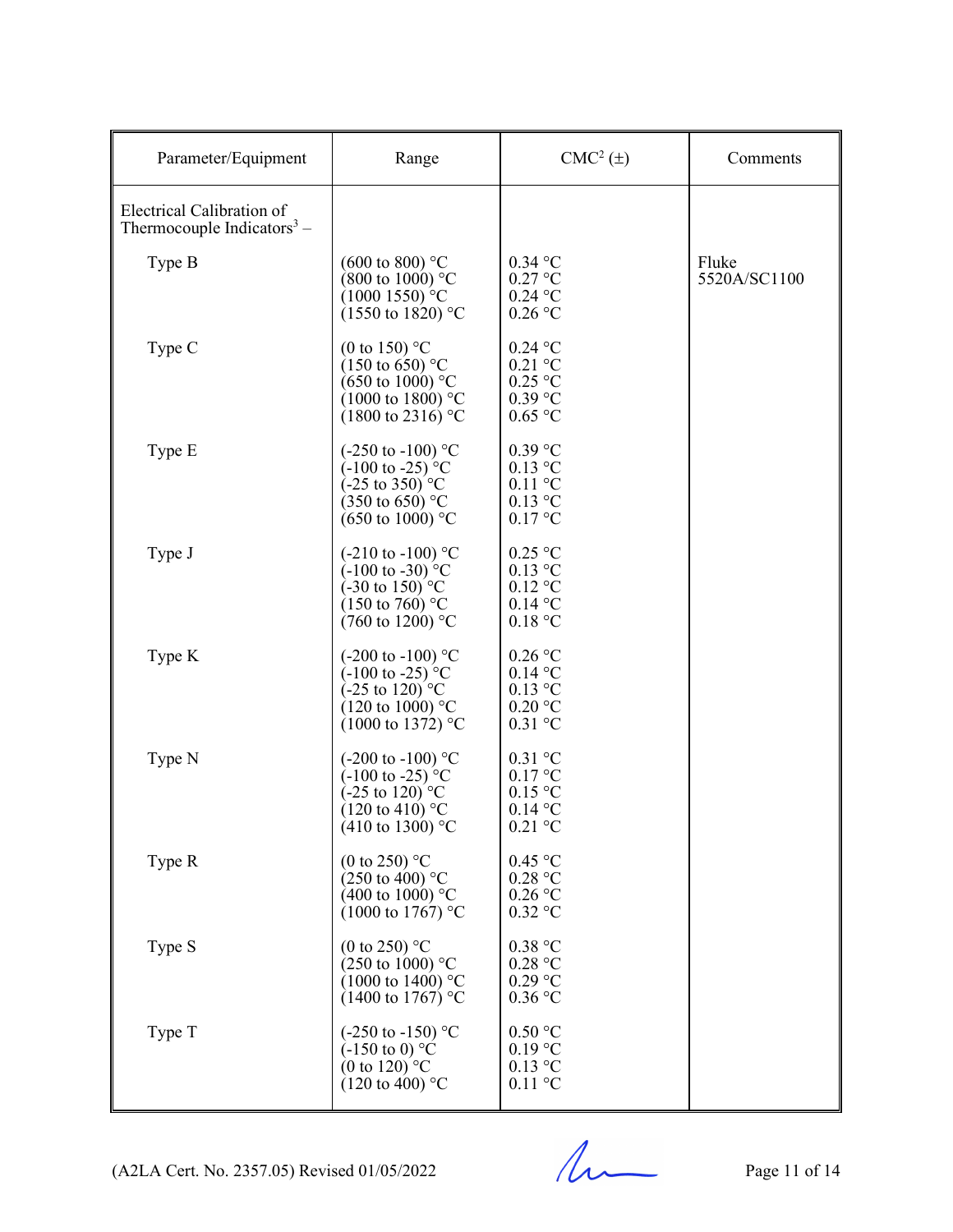| Parameter/Equipment                                                             | Range                                                                                                                                                                                                                                                                    | $CMC2(\pm)$                                                                                                                       | Comments               |
|---------------------------------------------------------------------------------|--------------------------------------------------------------------------------------------------------------------------------------------------------------------------------------------------------------------------------------------------------------------------|-----------------------------------------------------------------------------------------------------------------------------------|------------------------|
| Electrical Calibration of<br>Thermocouple Indicators <sup>3</sup><br>$(cont) -$ |                                                                                                                                                                                                                                                                          |                                                                                                                                   |                        |
| Type U                                                                          | $(-200 \text{ to } 0)$ °C<br>(0 to 600) $^{\circ}$ C                                                                                                                                                                                                                     | 0.57 °C<br>$0.29$ °C                                                                                                              | Fluke<br>5520A/SC1100  |
| Electrical Calibration of<br>$RTDs^3$ –                                         |                                                                                                                                                                                                                                                                          |                                                                                                                                   |                        |
| Pt 385 (100 Ω)                                                                  | $(-200 \text{ to } -80)$ °C<br>$(-80 \text{ to } 100)^{\circ}$ °C<br>$(100 \text{ to } 300)$ °C<br>$(300 \text{ to } 400)$ °C<br>$(400 \text{ to } 630)$ °C<br>$(630 \text{ to } 800)$ °C                                                                                | $0.085$ °C<br>$0.12$ °C<br>$0.11$ °C<br>$0.097$ °C<br>$0.11$ °C<br>$0.20$ °C                                                      | Fluke 5520A/SC<br>1100 |
| Pt 3926 (100 $\Omega$ )                                                         | $(-200 \text{ to } -80)$ °C<br>$(-80 \text{ to } 0)$ °C<br>(0 to 100) $^{\circ}$ C<br>$(100 \text{ to } 300)$ °C<br>$(300 \text{ to } 400)$ °C<br>$(400 \text{ to } 630)$ °C                                                                                             | $0.064$ °C<br>$0.076$ °C<br>$0.075$ °C<br>$0.089$ °C<br>$0.095$ °C<br>0.17 °C                                                     |                        |
| Pt 3916 (100 $\Omega$ )                                                         | $(-200 \text{ to } -190)$ °C<br>$(-190 \text{ to } -80)$ °C<br>$(-80 \text{ to } 0)$ °C<br>(0 to 100) $^{\circ}$ C<br>$(100 \text{ to } 260)$ °C<br>$(260 \text{ to } 300)$ °C<br>$(300 \text{ to } 400)$ °C<br>$(400 \text{ to } 600)$ °C<br>$(600 \text{ to } 630)$ °C | $0.21$ °C<br>$0.060$ °C<br>$0.068$ $^{\circ}$ C<br>$0.070$ °C<br>$0.077$ °C<br>$0.084$ °C<br>$0.090$ °C<br>$0.13$ °C<br>$0.19$ °C |                        |
| Pt 385 (200 Ω)                                                                  | $(-200 \text{ to } -80)$ °C<br>$(-80 \text{ to } 0)$ °C<br>(0 to 100) $^{\circ}$ C<br>$(100 \text{ to } 260)$ °C<br>$(260 \text{ to } 300)$ °C<br>$(300 \text{ to } 400)$ °C<br>$(400 \text{ to } 600)$ °C<br>$(600 \text{ to } 630)$ °C                                 | $0.041$ °C<br>$0.043$ °C<br>0.044 °C<br>$0.051$ °C<br>$0.098$ °C<br>$0.11\text{ °C}$<br>$0.11$ °C<br>$0.13$ °C                    |                        |
| Pt 385 (500 Ω)                                                                  | $(-200 \text{ to } -80)$ °C<br>$(-80 \text{ to } 0)$ °C<br>(0 to 100) $^{\circ}$ C<br>$(100 \text{ to } 260)$ °C<br>$(260 \text{ to } 400)$ °C<br>$(400 \text{ to } 600)$ °C<br>$(600 \text{ to } 630)$ °C                                                               | $0.036$ °C<br>$0.043$ °C<br>$0.044$ °C<br>$0.051$ °C<br>$0.066$ °C<br>$0.073$ °C<br>$0.088$ °C                                    |                        |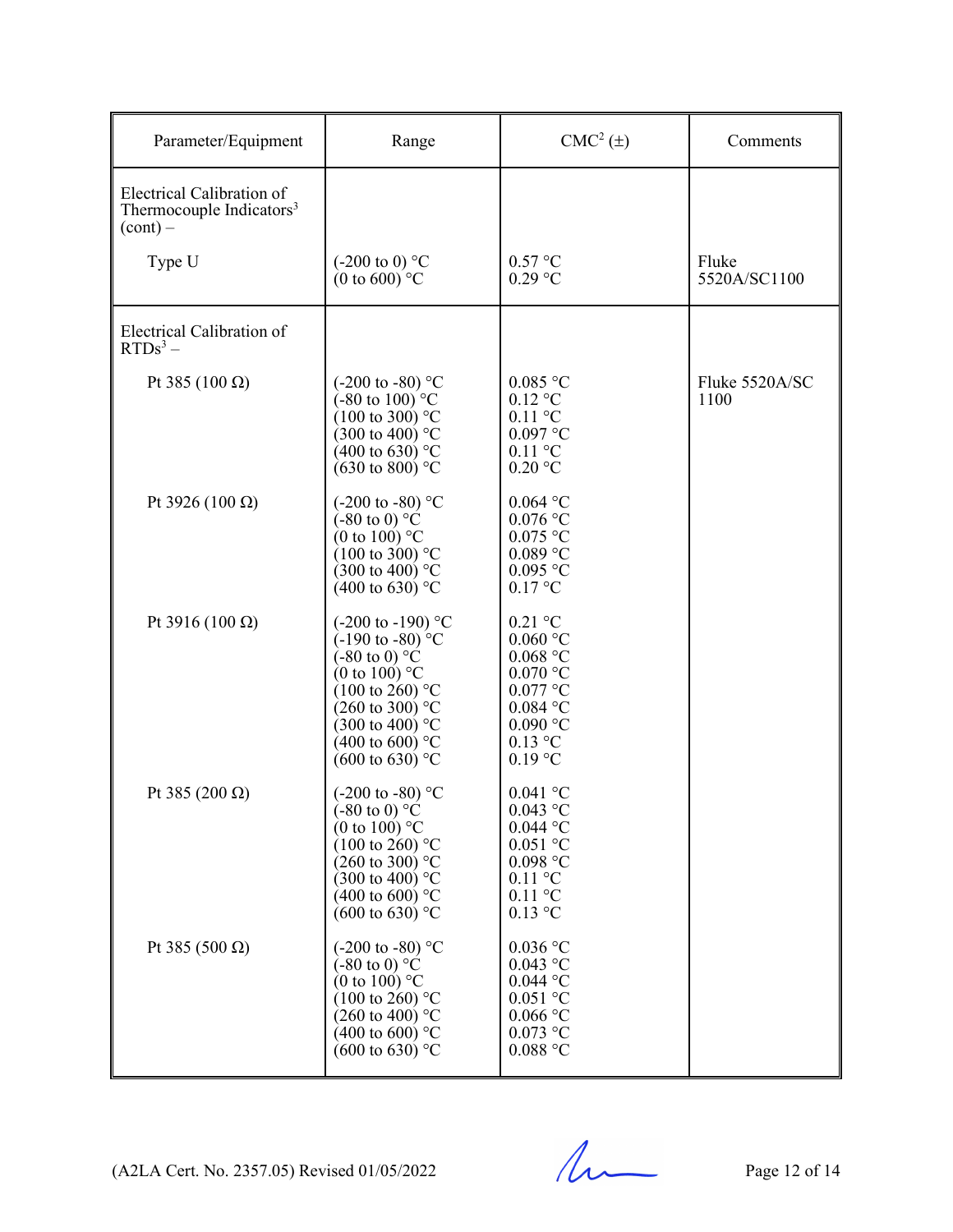| Parameter/Equipment                           | Range                                                                                                                                                                                                             | $CMC2(\pm)$                                                                              | Comments                 |
|-----------------------------------------------|-------------------------------------------------------------------------------------------------------------------------------------------------------------------------------------------------------------------|------------------------------------------------------------------------------------------|--------------------------|
| Electrical Calibration of<br>$RTDs3 - (cont)$ |                                                                                                                                                                                                                   |                                                                                          |                          |
| Pt 385 (1000 $\Omega$ )                       | $(-200 \text{ to } 0)$ °C<br>(0 to 100) $\mathrm{^{\circ}C}$<br>$(100 \text{ to } 260)$ °C<br>$(260 \text{ to } 300)$ °C<br>$(300 \text{ to } 400)$ °C<br>(400 to 600) $^{\circ}$ C<br>$(600 \text{ to } 630)$ °C | $0.029$ °C<br>$0.036$ °C<br>$0.042$ °C<br>$0.050$ °C<br>0.18 °C<br>0.057 °C<br>$0.18$ °C | Fluke $5520A/SC$<br>1100 |
| PtNi 385 (120 $\Omega$ )                      | $(-80 \text{ to } 0)$ °C<br>(0 to 260) $^{\circ}$ C                                                                                                                                                               | 0.081 °C<br>$0.11 \text{ °C}$                                                            |                          |
| Cu 427 (10 Ω)                                 | $(-100 \text{ to } 260)$ °C                                                                                                                                                                                       | $0.69$ °C                                                                                |                          |

### II. Mechanical

| Parameter/Equipment                          | Range                                                                                                                                                                                                     | $CMC2, 7(\pm)$                                                                                           | Comments                                                            |
|----------------------------------------------|-----------------------------------------------------------------------------------------------------------------------------------------------------------------------------------------------------------|----------------------------------------------------------------------------------------------------------|---------------------------------------------------------------------|
| Torque <sup>3</sup> – Measuring<br>Equipment | $(1 to 10)$ in lbf<br>$(10 \text{ to } 50)$ in lbf<br>$(25 \text{ to } 250)$ in lbf<br>$(250 \text{ to } 1000) \text{ in } \text{lbf}$<br>$(83$ to 250) ft lbf<br>$(250 \text{ to } 600) \text{ ft·lbf})$ | $0.024$ in lbf<br>$0.15$ in lbf<br>$1.2$ in lbf<br>$3.0$ in lbf<br>$0.73$ ft $\cdot$ lbf<br>$1.9$ ft lbf | CDI 2000 4 to 1<br>Transducer<br>CDI $600$ ft $\cdot$ lbf<br>xducer |

<sup>1</sup> This accreditation covers commercial calibration service and field calibration service.

 $\mathcal{L}_\mathcal{L} = \{ \mathcal{L}_\mathcal{L} = \{ \mathcal{L}_\mathcal{L} = \{ \mathcal{L}_\mathcal{L} = \{ \mathcal{L}_\mathcal{L} = \{ \mathcal{L}_\mathcal{L} = \{ \mathcal{L}_\mathcal{L} = \{ \mathcal{L}_\mathcal{L} = \{ \mathcal{L}_\mathcal{L} = \{ \mathcal{L}_\mathcal{L} = \{ \mathcal{L}_\mathcal{L} = \{ \mathcal{L}_\mathcal{L} = \{ \mathcal{L}_\mathcal{L} = \{ \mathcal{L}_\mathcal{L} = \{ \mathcal{L}_\mathcal{$ 

 $2$  Calibration and Measurement Capability Uncertainty (CMC) is the smallest uncertainty of measurement that a laboratory can achieve within its scope of accreditation when performing more or less routine calibrations of nearly ideal measurement standards or nearly ideal measuring equipment. CMCs represent expanded uncertainties expressed at approximately the 95 % level of confidence, usually using a coverage factor of  $k = 2$ . The actual measurement uncertainty of a specific calibration performed by the laboratory may be greater than the CMC due to the behavior of the customer's device and to influences from the circumstances of the specific calibration.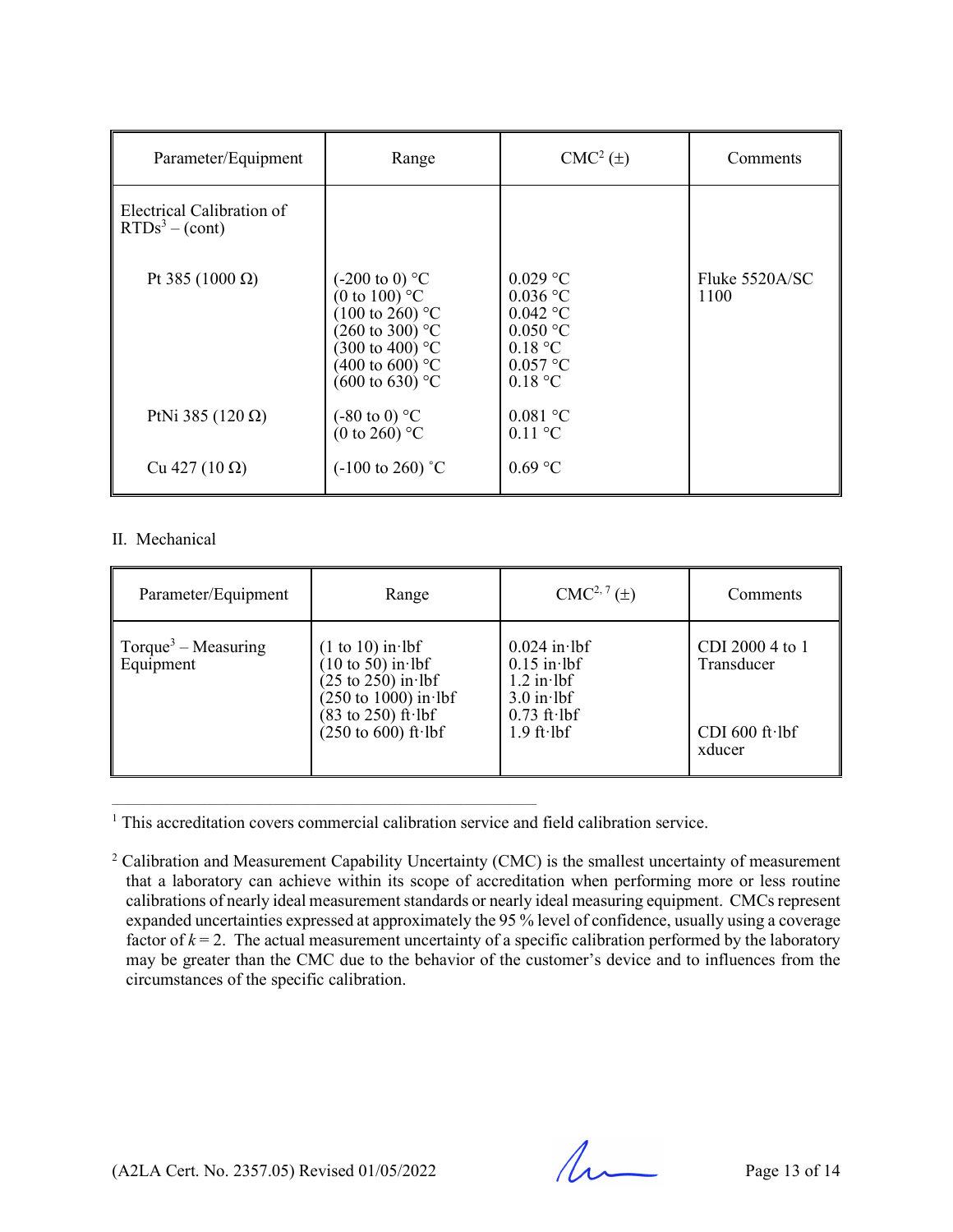- <sup>3</sup> Field calibration service is available for this calibration. Please note the actual measurement uncertainties achievable on a customer's site can normally be expected to be larger than the CMC found on the A2LA Scope. Allowance must be made for aspects such as the environment at the place of calibration and for other possible adverse effects such as those caused by transportation of the calibration equipment. The usual allowance for the actual uncertainty introduced by the item being calibrated, (e.g. resolution) must also be considered and this, on its own, could result in the actual measurement uncertainty achievable on a customer's site being larger than the CMC.
- <sup>4</sup> The stated measured values are determined using the indicated instrument (see Comments). This capability is suitable for the calibration of the devices intended to measure or generate the measured value in the ranges indicated. CMC are expressed as either a specific value that covers the full range or as a fraction/percent of the reading plus a fixed floor specification.
- <sup>5</sup> In the statement of CMC, percentages are to be read as percent of reading unless otherwise noted. In the statement of CMC, LSD is the least significant digit.
- <sup>6</sup> This scope meets A2LA's *P112 Flexible Scope Policy*.
- <sup>7</sup> The type of instrument or material being calibrated is defined by the parameter. This indicates the laboratory is capable of calibrating instruments that measure or generate the values in the ranges indicated for the listed measurement parameter.